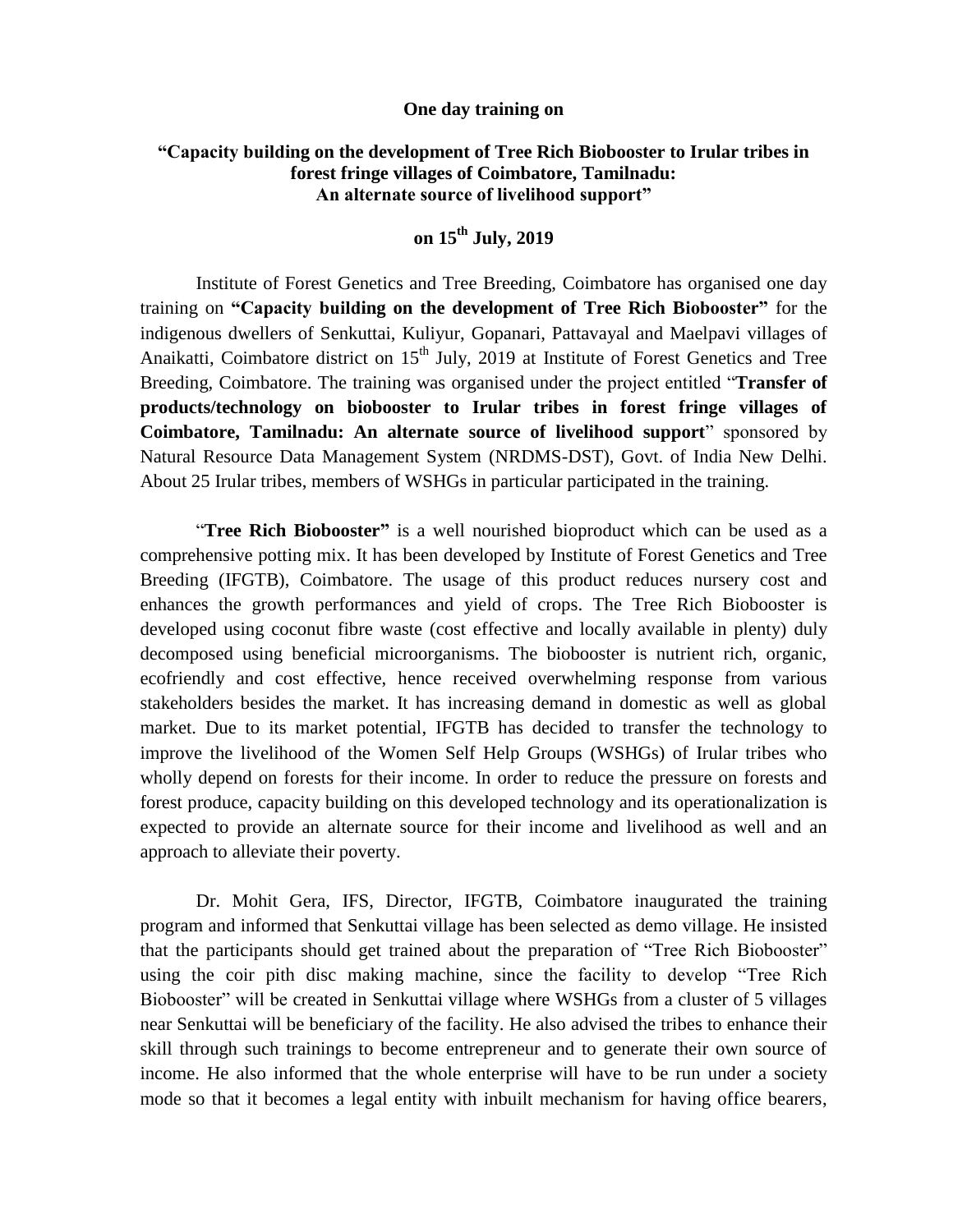decision making, funds utilization, proper financial system and assignment of duties and responsibilities. He stressed the need for team work and expected cooperation from one and all. He also assured that other IFGTB activities will also be spread to the Demo village. Dr. S. Murugesan, Scientist- G and Group Coordinator Research assured that this training will uplift the participants standard of living, children education and to meet their day to day requirements through the income generation out of "Tree Rich Biobooster" technology.

Dr. N. Senthilkumar, Scientist É, and the Training Co-ordinator briefed the importance of the training and insisted the trainees to learn each and every step of the technique with respect to preparation of the product thoroughly for their income generation and livelihood. A detailed demonstration was given to the trainees utilizing the raw materials necessary for the product preparation. Various aspects of the development of the bioproduct "**Tree Rich Biobooster"** which included selection of raw materials, processing, compost making, preparation of discs, and evaluation of their efficacy were demonstrated to them in detail with all necessary materials. The consumers of this product especially farmers, State Forest Departments, Forest Development Corporations and plantation companies may benefit through increased productivity. Smt. R. Sumathi, Smt. K.S. Rathinam and Shri M. Jeya Kumar were also involved in imparting the training. The training programme concluded with the formal vote of thanks by the training co-ordinator Dr. N. Senthilkumar.



**Dr. Mohit Gera, IFS, Director addressing the trainees**